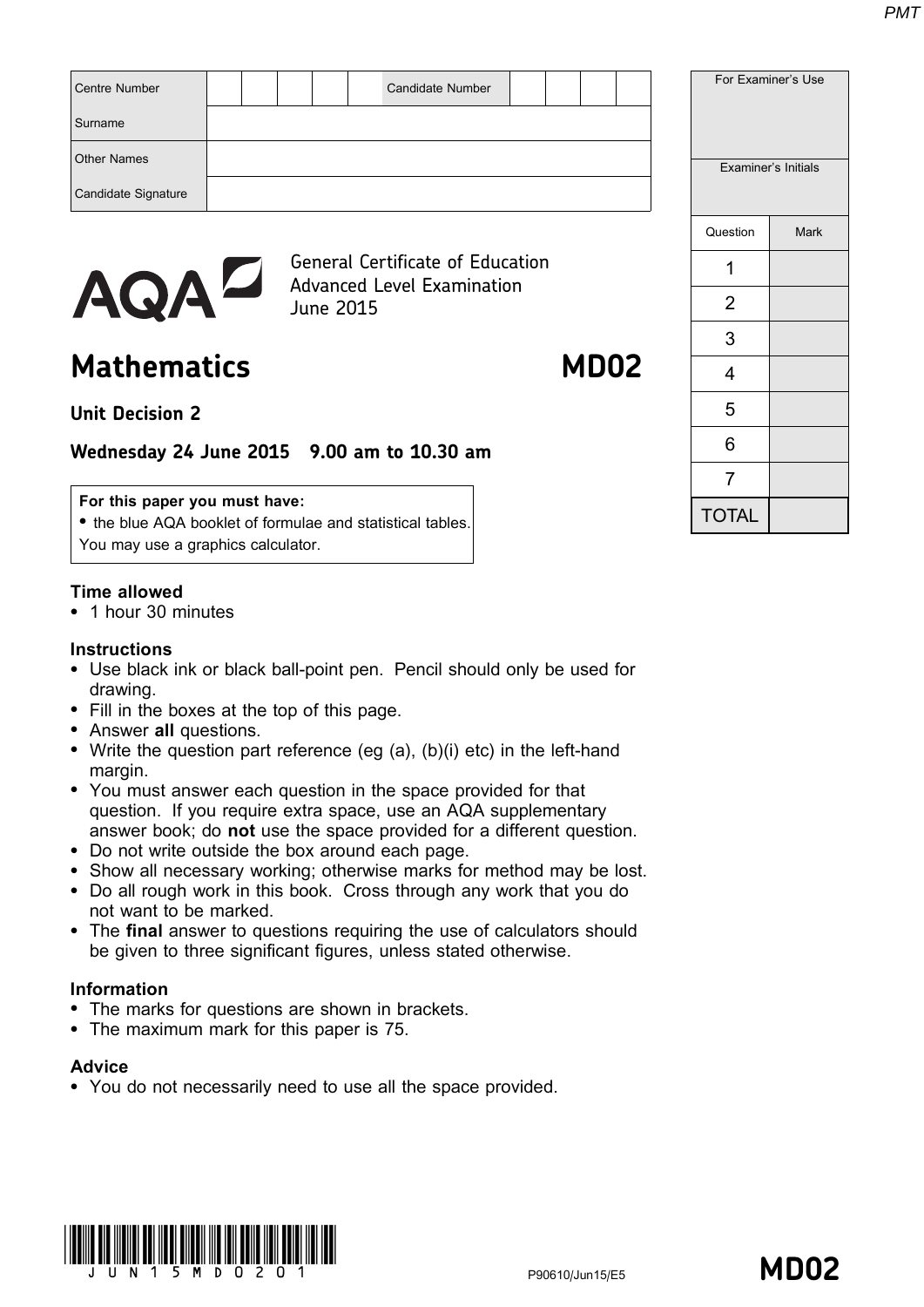Do not write outside the box

|                   |           |                                       | Answer all questions.                                                                                                                                                     |            |
|-------------------|-----------|---------------------------------------|---------------------------------------------------------------------------------------------------------------------------------------------------------------------------|------------|
|                   |           |                                       | Answer each question in the space provided for that question.                                                                                                             |            |
| 1                 |           |                                       | Figure 2, on the page opposite, shows an activity diagram for a project. Each activity<br>requires one worker. The duration required for each activity is given in hours. |            |
| (a)               |           |                                       | On Figure 1 below, complete the precedence table.                                                                                                                         | [1 mark]   |
| (b)               |           | values on Figure 2.                   | Find the earliest start time and the latest finish time for each activity and insert their                                                                                |            |
|                   |           |                                       |                                                                                                                                                                           | [4 marks]  |
| (c)               |           | List the critical paths.              |                                                                                                                                                                           | [2 marks]  |
| (d)               |           | Find the float time of activity $E$ . |                                                                                                                                                                           | $[1$ mark] |
| (e)               | possible. |                                       | Using Figure 3 opposite, draw a Gantt diagram to illustrate how the project can be<br>completed in the minimum time, assuming that each activity is to start as early as  |            |
|                   |           |                                       |                                                                                                                                                                           | [3 marks]  |
| (f)               |           | completion time for the project.      | Given that there is only one worker available for the project, find the minimum                                                                                           |            |
|                   |           |                                       |                                                                                                                                                                           | $[1$ mark] |
| (g)<br>QUESTION   |           | Answer space for question 1           | Given that there are two workers available for the project, find the minimum completion<br>time for the project. Show a suitable allocation of tasks to the two workers.  | [2 marks]  |
| PART<br>REFERENCE |           |                                       | Figure 1                                                                                                                                                                  |            |
|                   |           |                                       |                                                                                                                                                                           |            |
|                   |           | <b>Activity</b><br>$\boldsymbol{A}$   | Immediate predecessor(s)                                                                                                                                                  |            |
|                   |           | $\boldsymbol{B}$                      |                                                                                                                                                                           |            |
|                   |           | $\mathcal{C}$                         |                                                                                                                                                                           |            |
|                   |           | $\boldsymbol{D}$                      |                                                                                                                                                                           |            |
|                   |           | $E_{\rm}$                             |                                                                                                                                                                           |            |
|                   |           | $\boldsymbol{F}$                      |                                                                                                                                                                           |            |
|                   |           | $\sqrt{G}$                            |                                                                                                                                                                           |            |
|                   |           | H                                     |                                                                                                                                                                           |            |
|                   |           | $\boldsymbol{I}$                      |                                                                                                                                                                           |            |
|                   |           | $\boldsymbol{J}$                      |                                                                                                                                                                           |            |

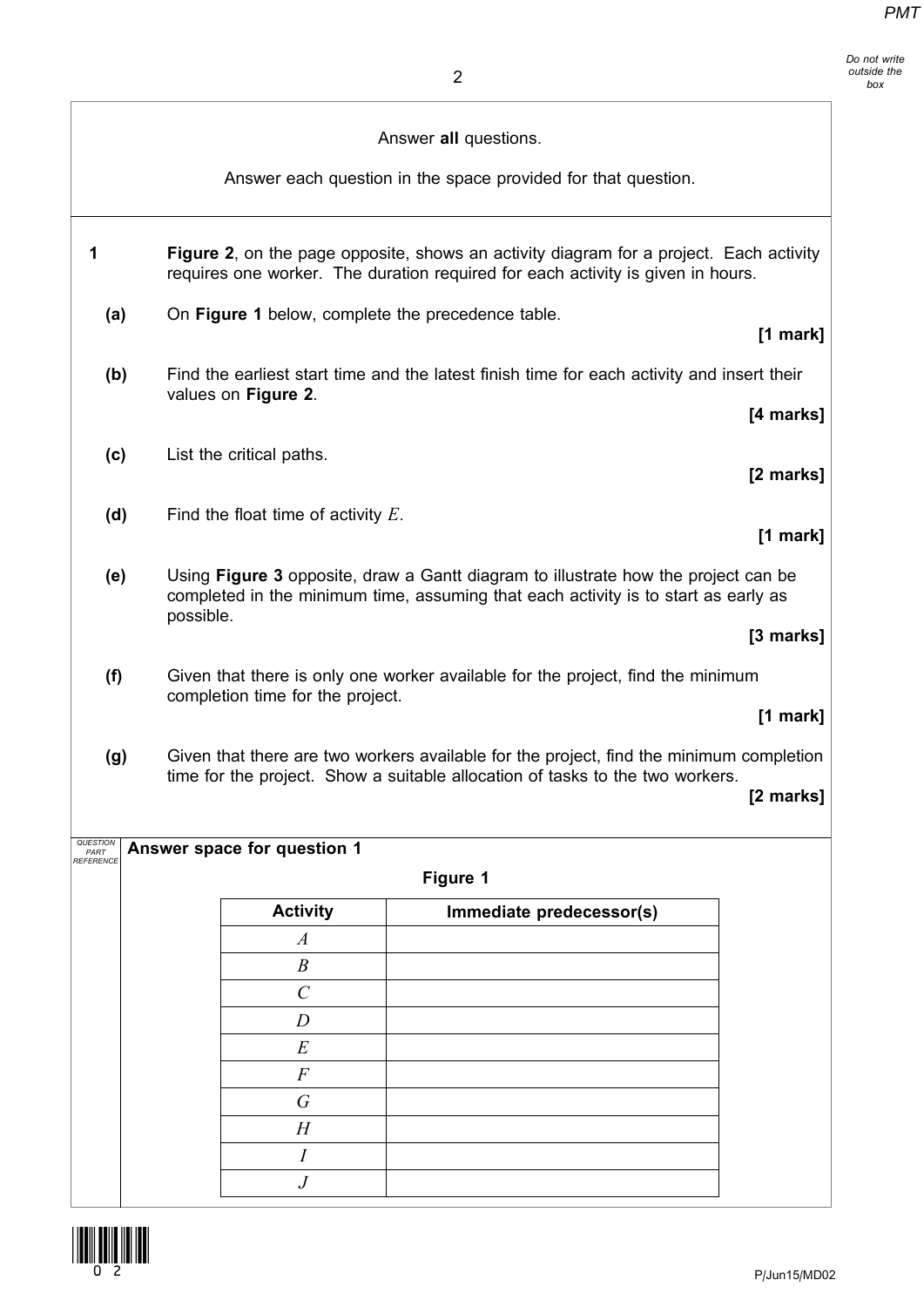Do not write outside the box

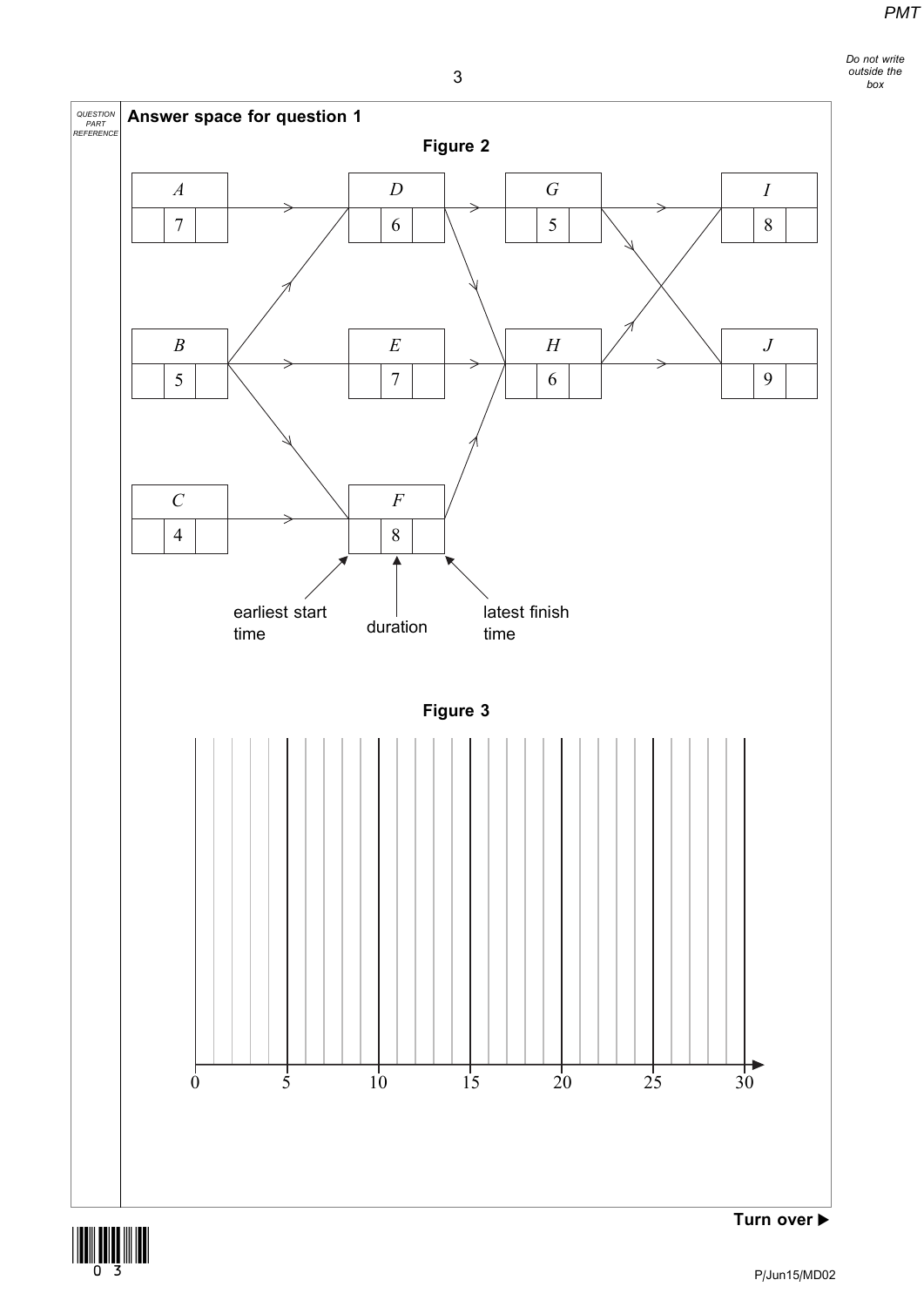Do not write<br>outside the<br>box

| <b>QUESTION<br/>PART<br/>REFERENCE</b> | Answer space for question 1 |
|----------------------------------------|-----------------------------|
|                                        |                             |
|                                        |                             |
|                                        |                             |
|                                        |                             |
|                                        |                             |
|                                        |                             |
|                                        |                             |
|                                        |                             |
|                                        |                             |
|                                        |                             |
|                                        |                             |
|                                        |                             |
|                                        |                             |
|                                        |                             |
|                                        |                             |
|                                        |                             |
|                                        |                             |
|                                        |                             |
|                                        |                             |
|                                        |                             |
|                                        |                             |
|                                        |                             |
|                                        |                             |
|                                        |                             |
|                                        |                             |
|                                        |                             |
|                                        |                             |
|                                        |                             |
|                                        |                             |
|                                        |                             |
|                                        |                             |
|                                        |                             |
|                                        |                             |
|                                        |                             |
|                                        |                             |
|                                        |                             |
|                                        |                             |
|                                        |                             |
|                                        |                             |
|                                        |                             |
|                                        |                             |
|                                        |                             |
|                                        |                             |

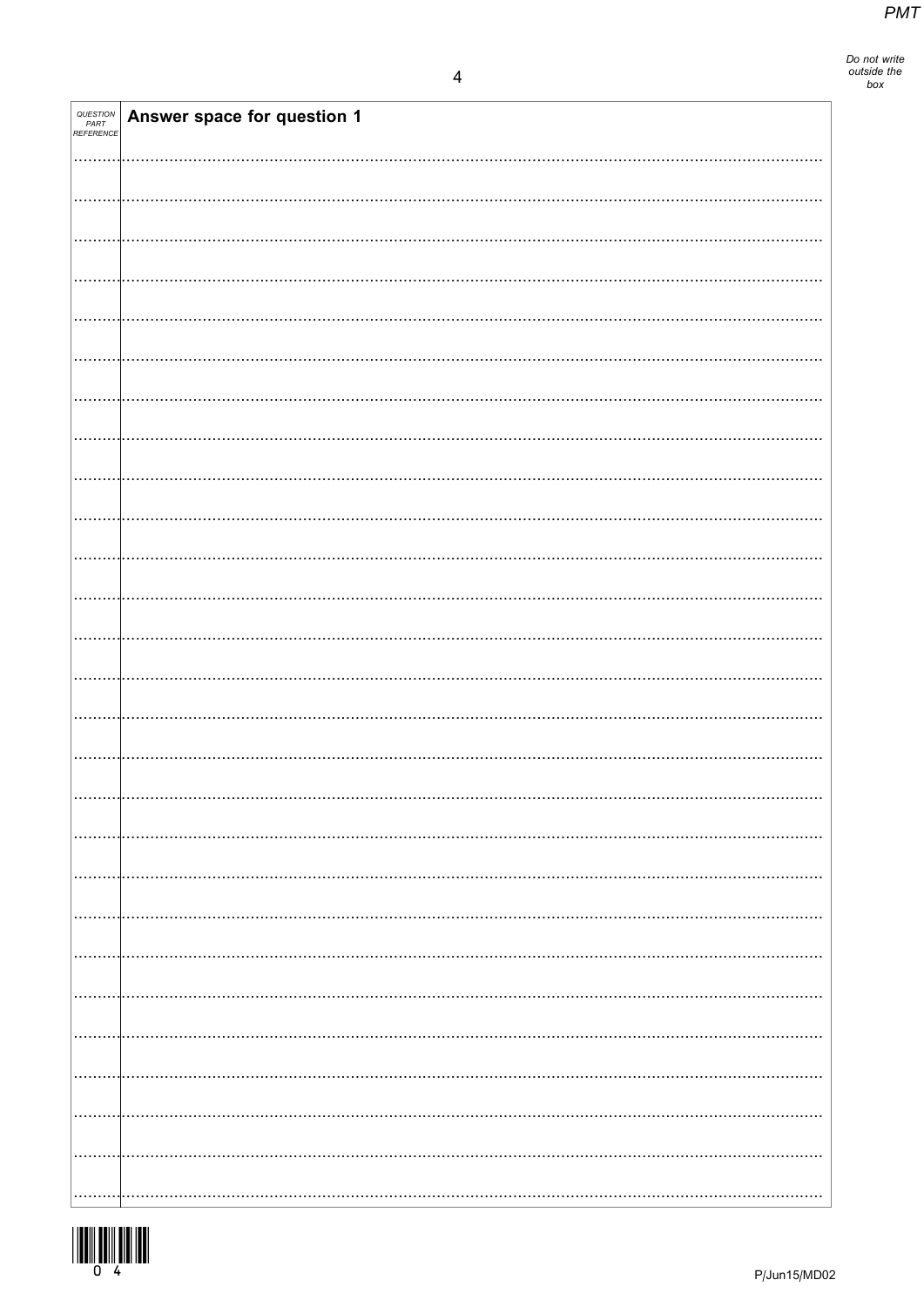Do not write<br>outside the<br>box

| <b>QUESTION<br/>PART<br/>REFERENCE</b> | Answer space for question 1 |
|----------------------------------------|-----------------------------|
|                                        |                             |
|                                        |                             |
|                                        |                             |
|                                        |                             |
|                                        |                             |
|                                        |                             |
|                                        |                             |
|                                        |                             |
|                                        |                             |
|                                        |                             |
|                                        |                             |
|                                        |                             |
|                                        |                             |
|                                        |                             |
|                                        |                             |
|                                        |                             |
|                                        |                             |
|                                        |                             |
|                                        |                             |
|                                        |                             |
|                                        |                             |
|                                        |                             |
|                                        | .                           |
|                                        |                             |
|                                        |                             |
|                                        |                             |
| .                                      |                             |
|                                        |                             |
|                                        |                             |

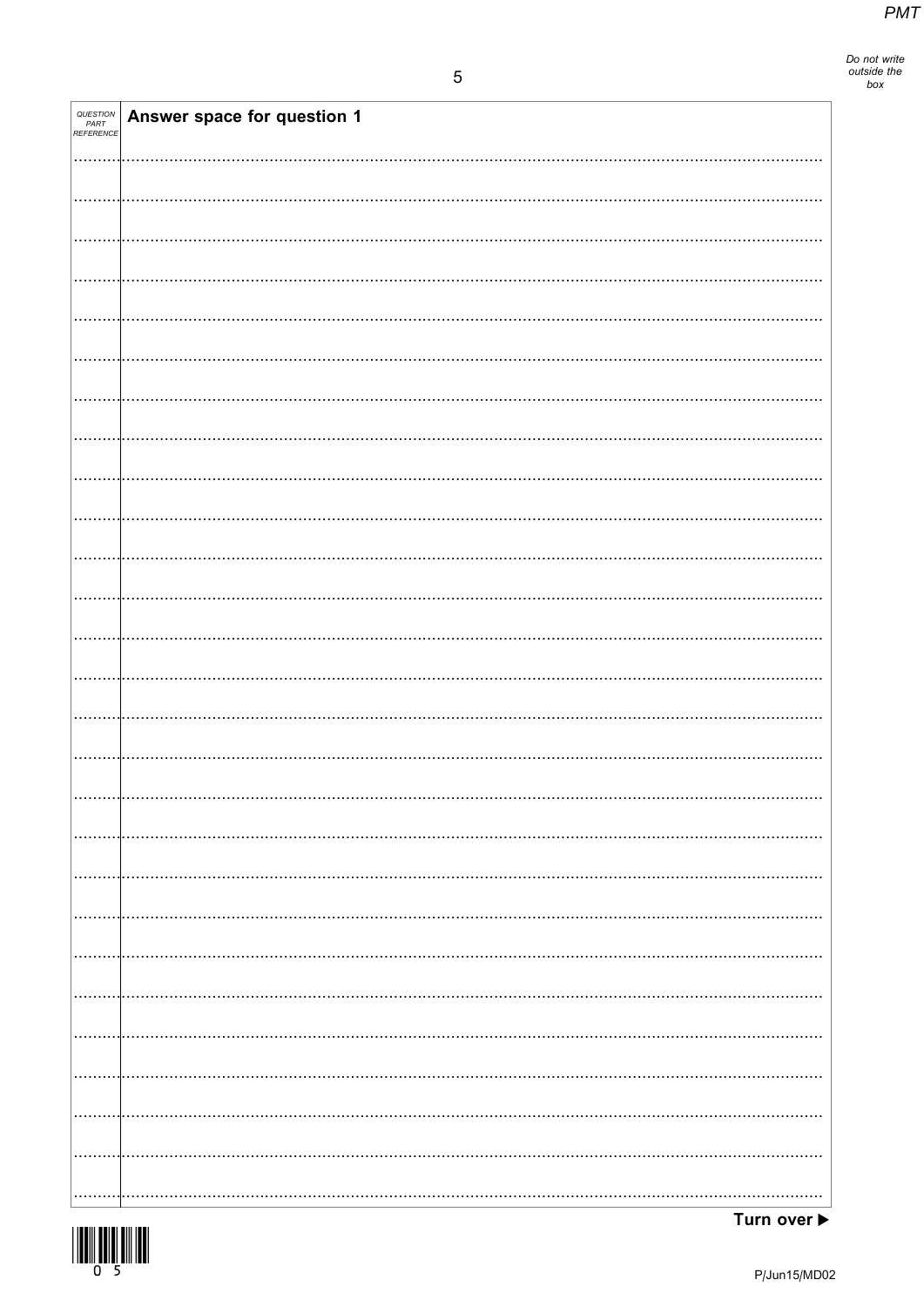$\overline{2}$ Stan and Christine play a zero-sum game. The game is represented by the following pay-off matrix for Stan. Christine **Strategy**  $\overline{\mathbf{F}}$ D  $E$  $\mathbf G$  $\overline{3}$  $-3$  $-1$  $\overline{0}$  $\mathbf{A}$ Stan  $-1$  $-4$  $\overline{2}$  $\overline{3}$  $\bf{B}$  $\overline{C}$  $\boldsymbol{0}$  $-3$  $-2$  $\mathbf{1}$ Find the play-safe strategy for each player.  $(a)$ [3 marks] Show that there is no stable solution.  $(b)$  $[1$  mark] Explain why a suitable pay-off matrix for Christine is given by  $(c)$ 3  $\overline{4}$  $\boldsymbol{0}$  $-2$  $\overline{3}$  $\mathbf{1}$ [4 marks] QUESTION<br>PART<br>REFERENCI Answer space for question 2 

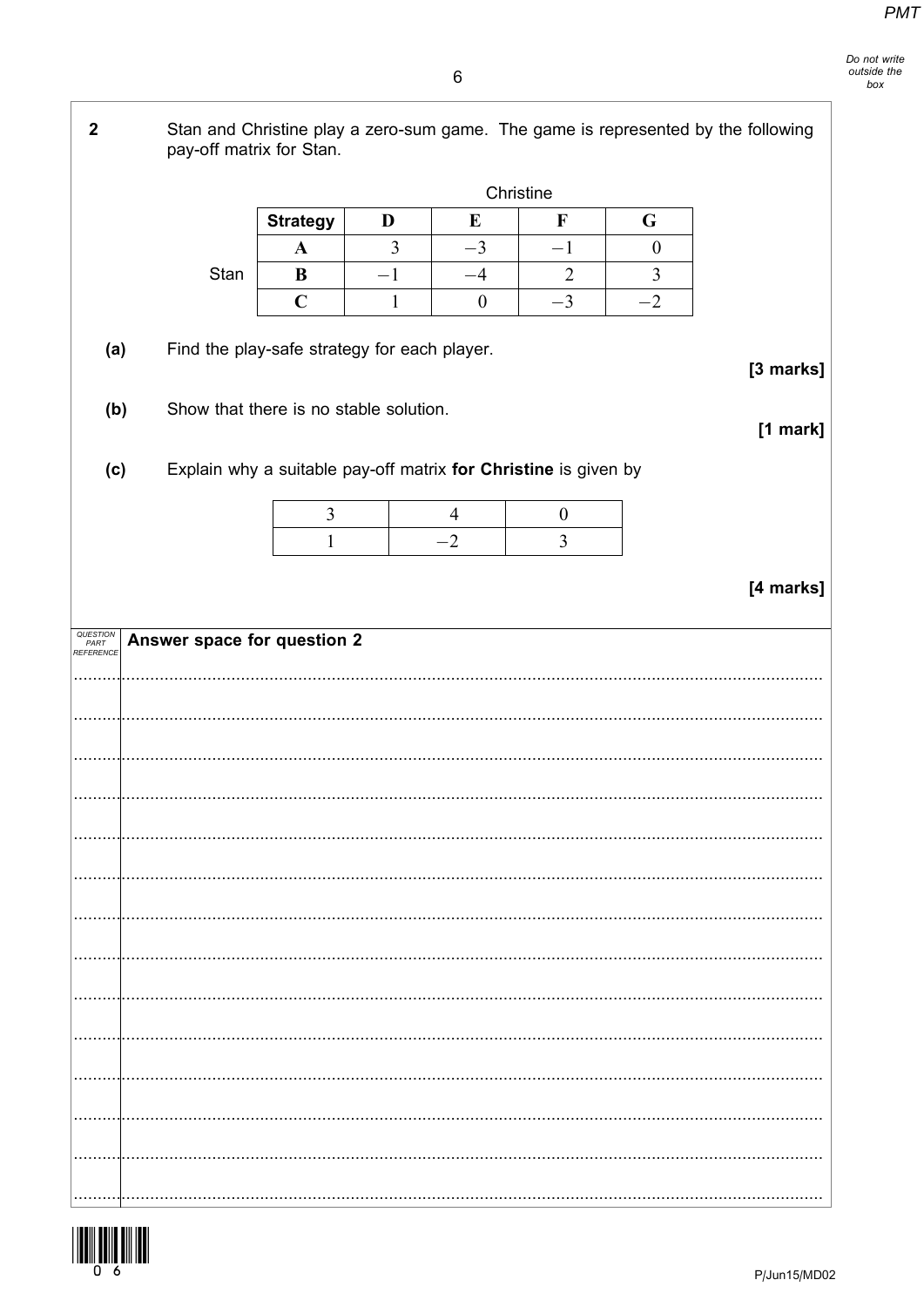Do not write<br>outside the<br>box

| <b>QUESTION<br/>PART<br/>REFERENCE</b> | Answer space for question 2 |
|----------------------------------------|-----------------------------|
|                                        |                             |
|                                        |                             |
|                                        |                             |
|                                        |                             |
|                                        |                             |
|                                        |                             |
|                                        |                             |
|                                        |                             |
|                                        |                             |
|                                        |                             |
|                                        |                             |
|                                        |                             |
|                                        |                             |
|                                        |                             |
|                                        |                             |
|                                        |                             |
|                                        |                             |
|                                        |                             |
|                                        |                             |
|                                        |                             |
|                                        |                             |
| .                                      |                             |
| .                                      |                             |
|                                        |                             |
|                                        |                             |

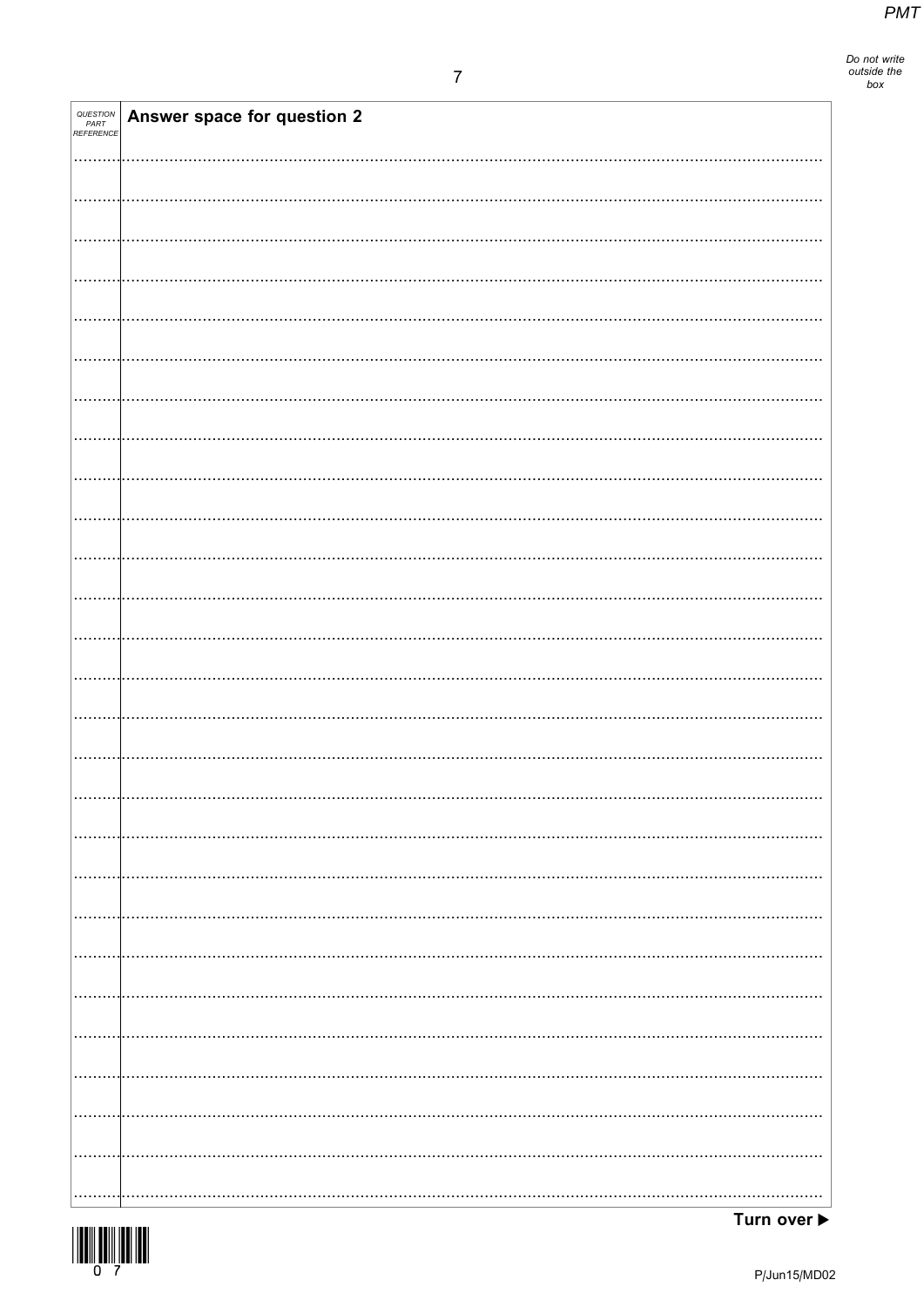$\overline{3}$ In the London 2012 Olympics, the Jamaican  $4 \times 100$  metres relay team set a world record time of 36.84 seconds.

Athletes take different times to run each of the four legs.

The coach of a national athletics team has five athletes available for a major championship. The lowest times that the five athletes take to cover each of the four legs is given in the table below.

The coach is to allocate a different athlete from the five available athletes,  $A, B, C, D$ and  $E$ , to each of the four legs to produce the lowest total time.

|             | Leg 1 | Leg <sub>2</sub> | Leg <sub>3</sub> | Leg <sub>4</sub> |
|-------------|-------|------------------|------------------|------------------|
| Athlete A   | 9.84  | 8.91             | 8.98             | 8.70             |
| Athlete $B$ | 10.28 | 9.06             | 9.24             | 9.05             |
| Athlete $C$ | 10.31 | 9.11             | 9.22             | 9.18             |
| Athlete D   | 10.04 | 9.07             | 9.19             | 9.01             |
| Athlete $E$ | 9.91  | 8.95             | 9.09             | 8.74             |

Use the Hungarian algorithm, by reducing the columns first, to assign an athlete to each leg so that the total time of the four athletes is minimised.

State the allocation of the athletes to the four legs and the total time.

[11 marks]

| QUESTION<br>PART | Answer space for question 3 |
|------------------|-----------------------------|
| <b>REFERENCE</b> |                             |
|                  |                             |
|                  |                             |
|                  |                             |
|                  |                             |
|                  |                             |
|                  |                             |
|                  |                             |
|                  |                             |
|                  |                             |
|                  |                             |
|                  |                             |
|                  |                             |
|                  |                             |
|                  |                             |
|                  |                             |
|                  |                             |
|                  |                             |

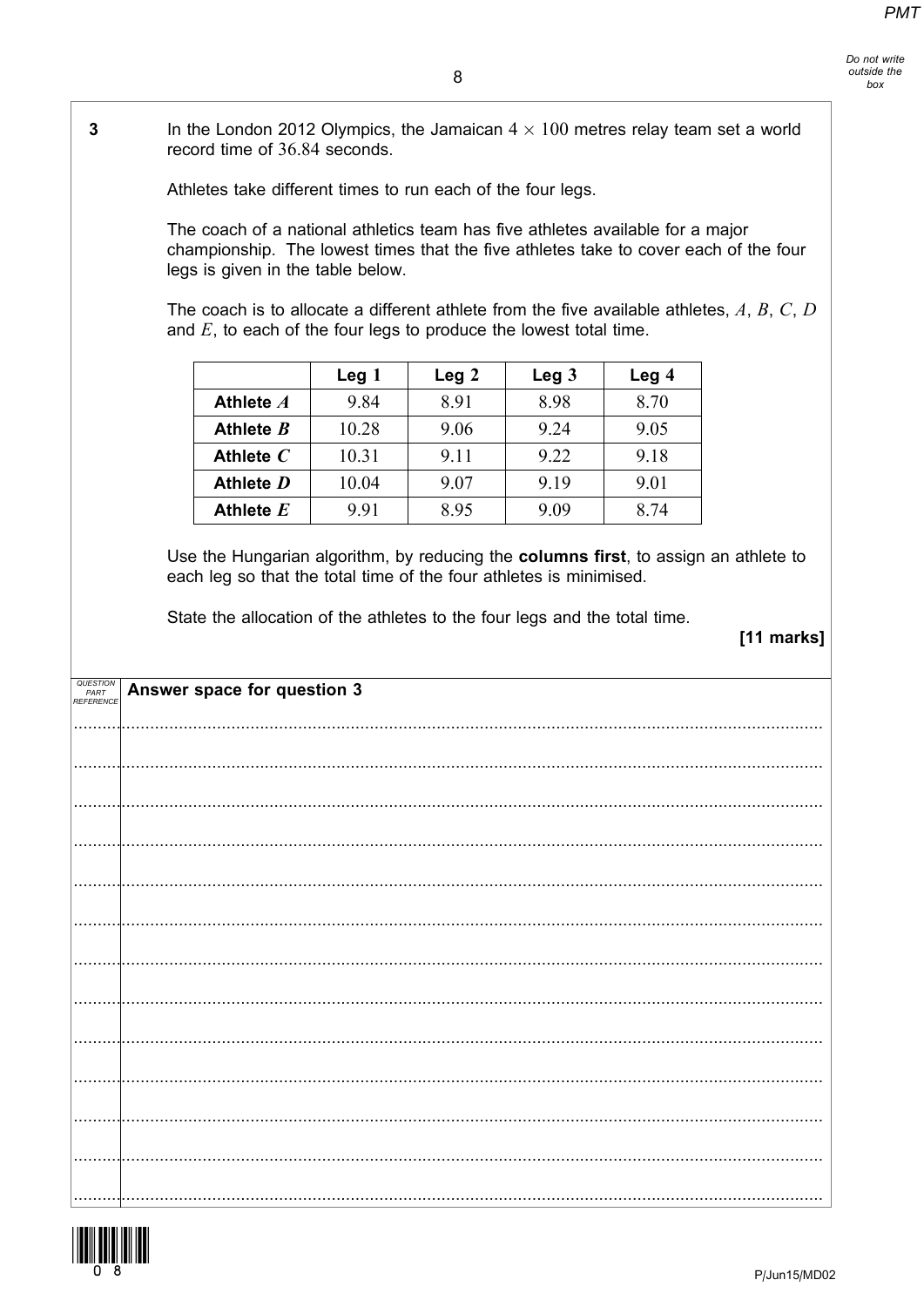Do not write<br>outside the<br>box

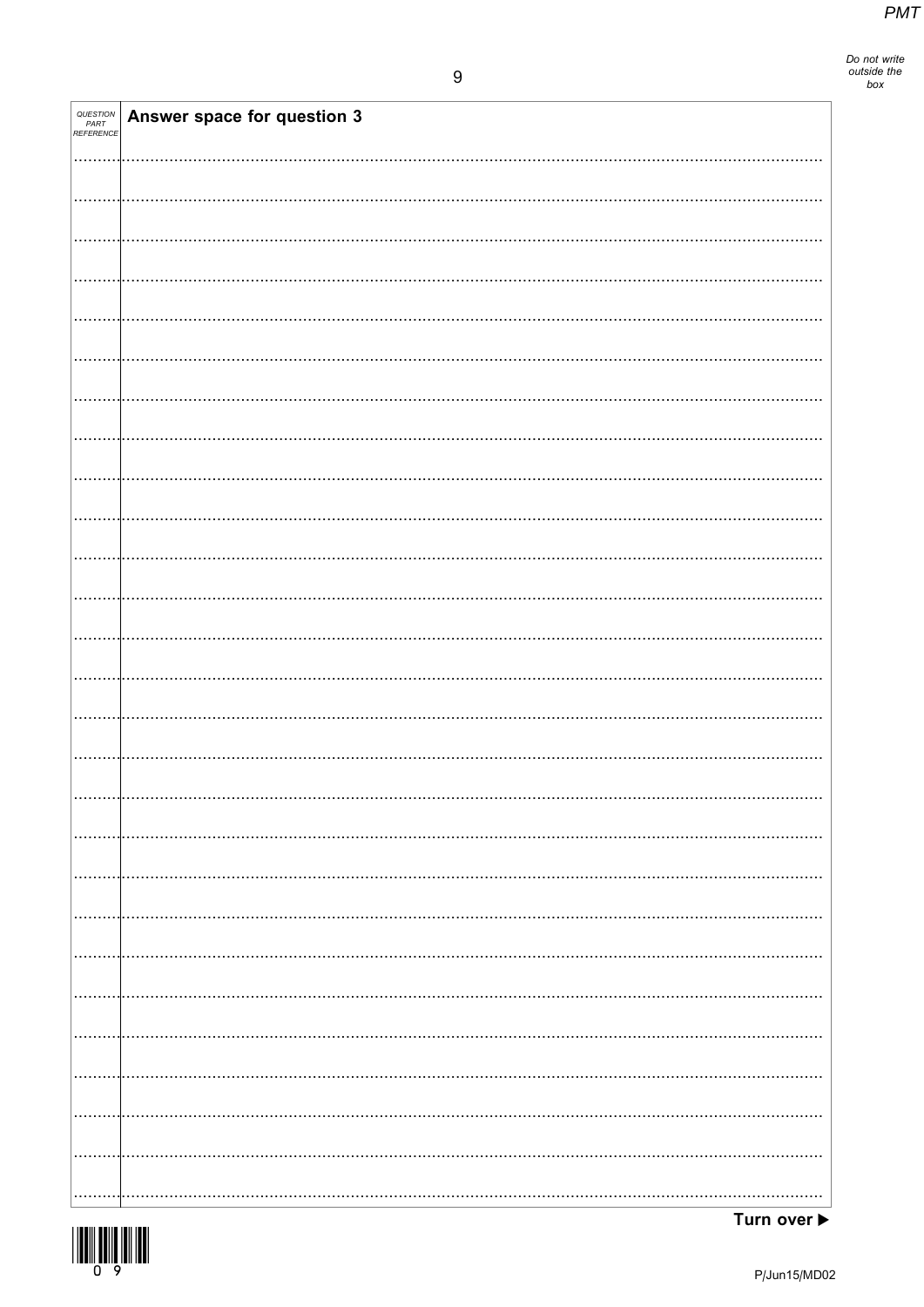Do not write<br>outside the<br>box

| <i>QUESTION<br/>PART<br/>REFERENCE</i> | Answer space for question 3 |  |
|----------------------------------------|-----------------------------|--|
|                                        |                             |  |
|                                        |                             |  |
|                                        |                             |  |
|                                        |                             |  |
|                                        |                             |  |
|                                        |                             |  |
|                                        |                             |  |
|                                        |                             |  |
|                                        |                             |  |
|                                        |                             |  |
|                                        |                             |  |
|                                        |                             |  |
|                                        |                             |  |
|                                        |                             |  |
|                                        |                             |  |
|                                        |                             |  |
|                                        |                             |  |
|                                        |                             |  |
|                                        |                             |  |
|                                        |                             |  |
|                                        |                             |  |
|                                        |                             |  |
|                                        |                             |  |
|                                        |                             |  |
|                                        |                             |  |
|                                        |                             |  |

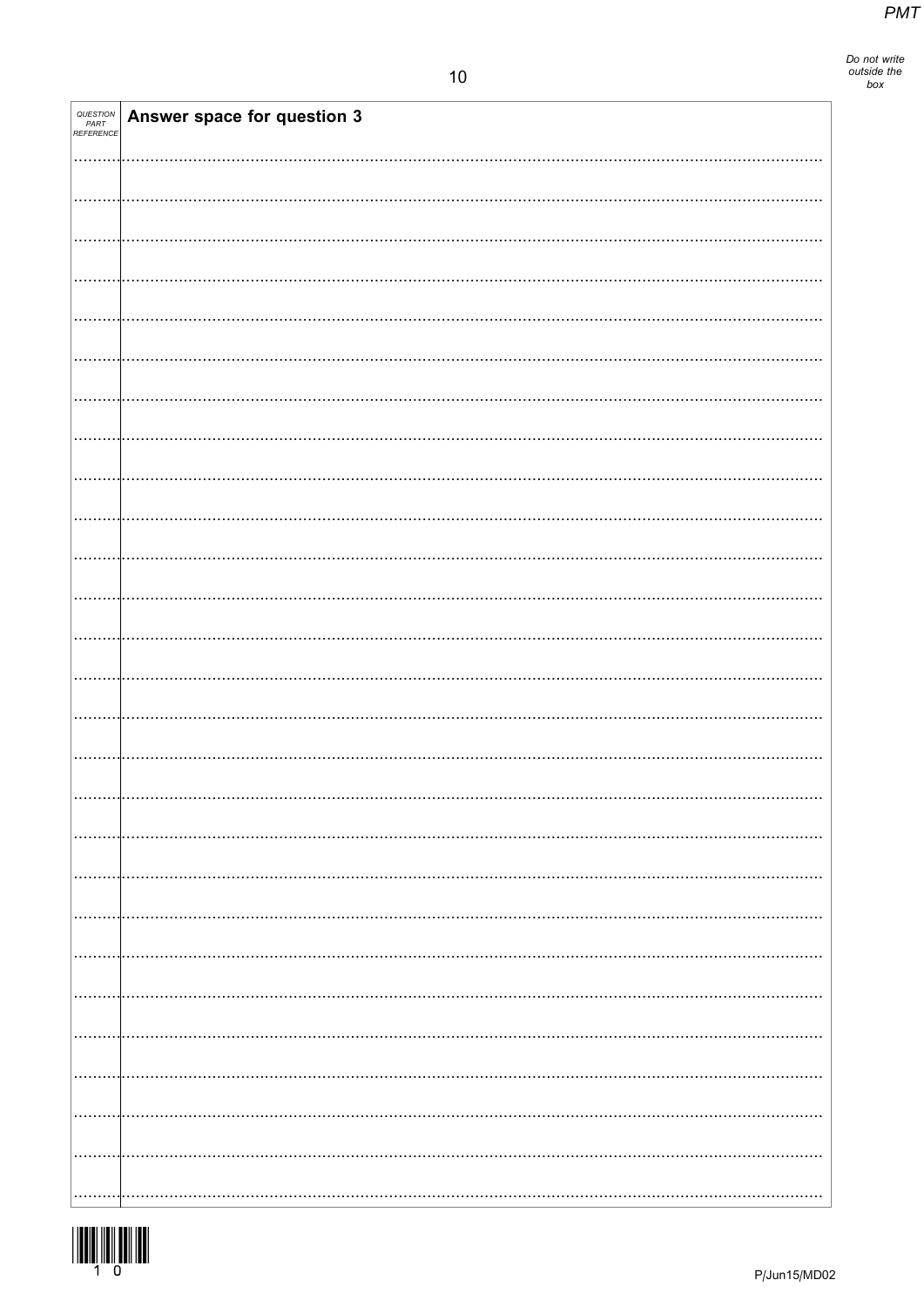Do not write<br>outside the<br>box

| QUESTION<br>PART<br>REFERENCE | Answer space for question 3 |
|-------------------------------|-----------------------------|
|                               |                             |
|                               |                             |
|                               |                             |
|                               |                             |
|                               |                             |
|                               |                             |
|                               |                             |
|                               |                             |
|                               |                             |
|                               |                             |
|                               |                             |
|                               |                             |
|                               |                             |
|                               |                             |
|                               |                             |
|                               |                             |
|                               |                             |
|                               |                             |
|                               |                             |
|                               |                             |
|                               |                             |
|                               |                             |
|                               |                             |
|                               |                             |
|                               |                             |
|                               |                             |
|                               |                             |
|                               |                             |
|                               |                             |

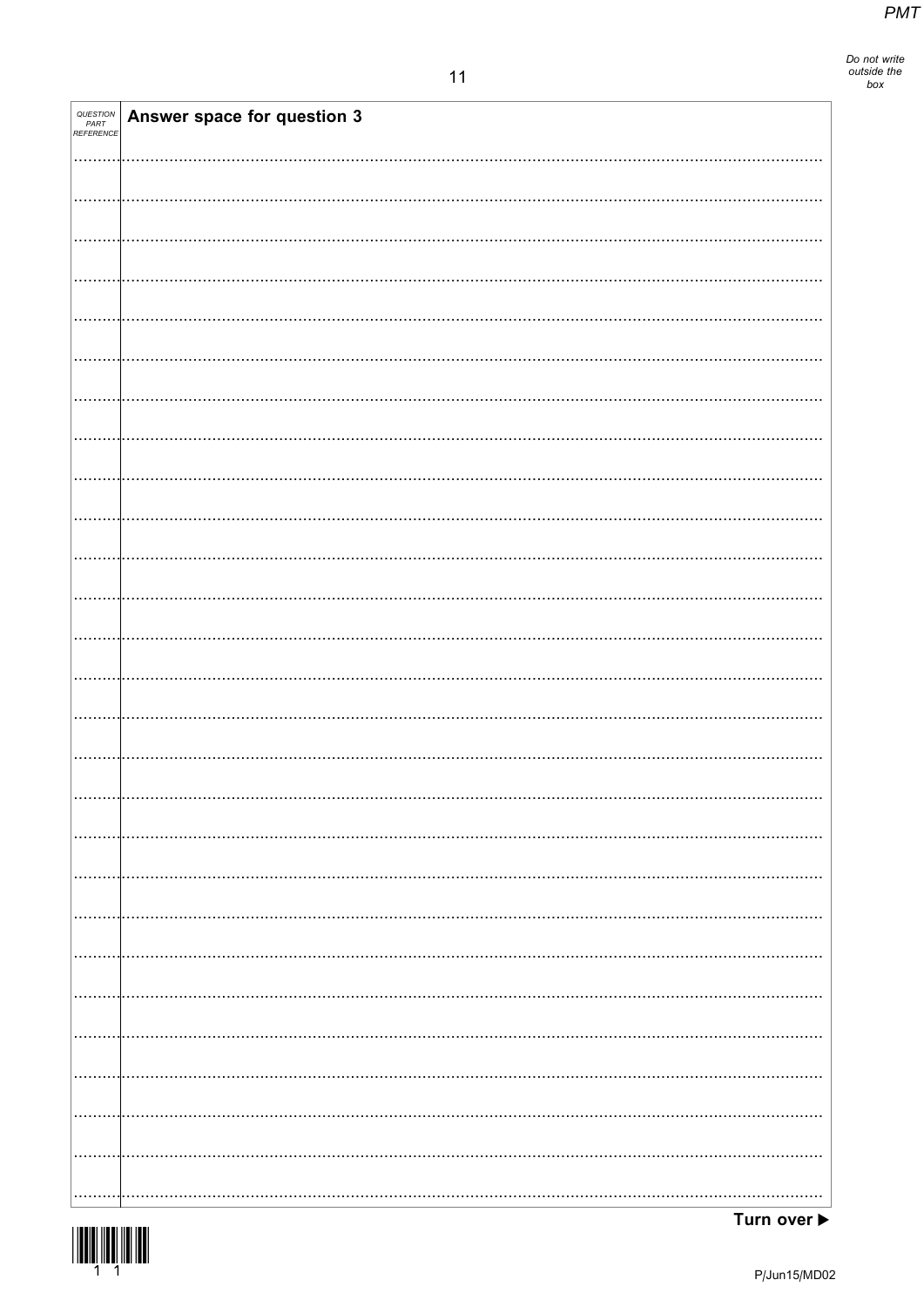Do not write<br>outside the<br>box

| 4(a)                   | Display the following linear programming problem in a Simplex tableau.                   |
|------------------------|------------------------------------------------------------------------------------------|
|                        | Maximise<br>$P = 2x + 3y + 4z$                                                           |
|                        | subject to<br>$x + y + 2z \le 20$                                                        |
|                        | $3x+2y+z\leqslant 30$                                                                    |
|                        | $2x+3y+z\leqslant 40$                                                                    |
|                        | $x \geqslant 0$ , $y \geqslant 0$ , $z \geqslant 0$<br>and<br>[2 marks]                  |
| $(b)$ (i)              | The first pivot to be chosen is from the $z$ -column. Identify the pivot and explain why |
|                        | this particular value is chosen.<br>[2 marks]                                            |
| (ii)                   | Perform one iteration of the Simplex method.                                             |
|                        | [3 marks]                                                                                |
| $(c)$ (i)              | Perform one further iteration.<br>[3 marks]                                              |
| (ii)                   | Interpret your final tableau and state the values of your slack variables.<br>[3 marks]  |
| <i><b>QUESTION</b></i> |                                                                                          |
| PART<br>REFERENCE      | Answer space for question 4                                                              |
|                        |                                                                                          |
|                        |                                                                                          |
|                        |                                                                                          |
|                        |                                                                                          |
|                        |                                                                                          |
|                        |                                                                                          |
|                        |                                                                                          |
|                        |                                                                                          |
|                        |                                                                                          |
|                        |                                                                                          |
|                        |                                                                                          |
|                        |                                                                                          |
|                        |                                                                                          |
|                        |                                                                                          |



l.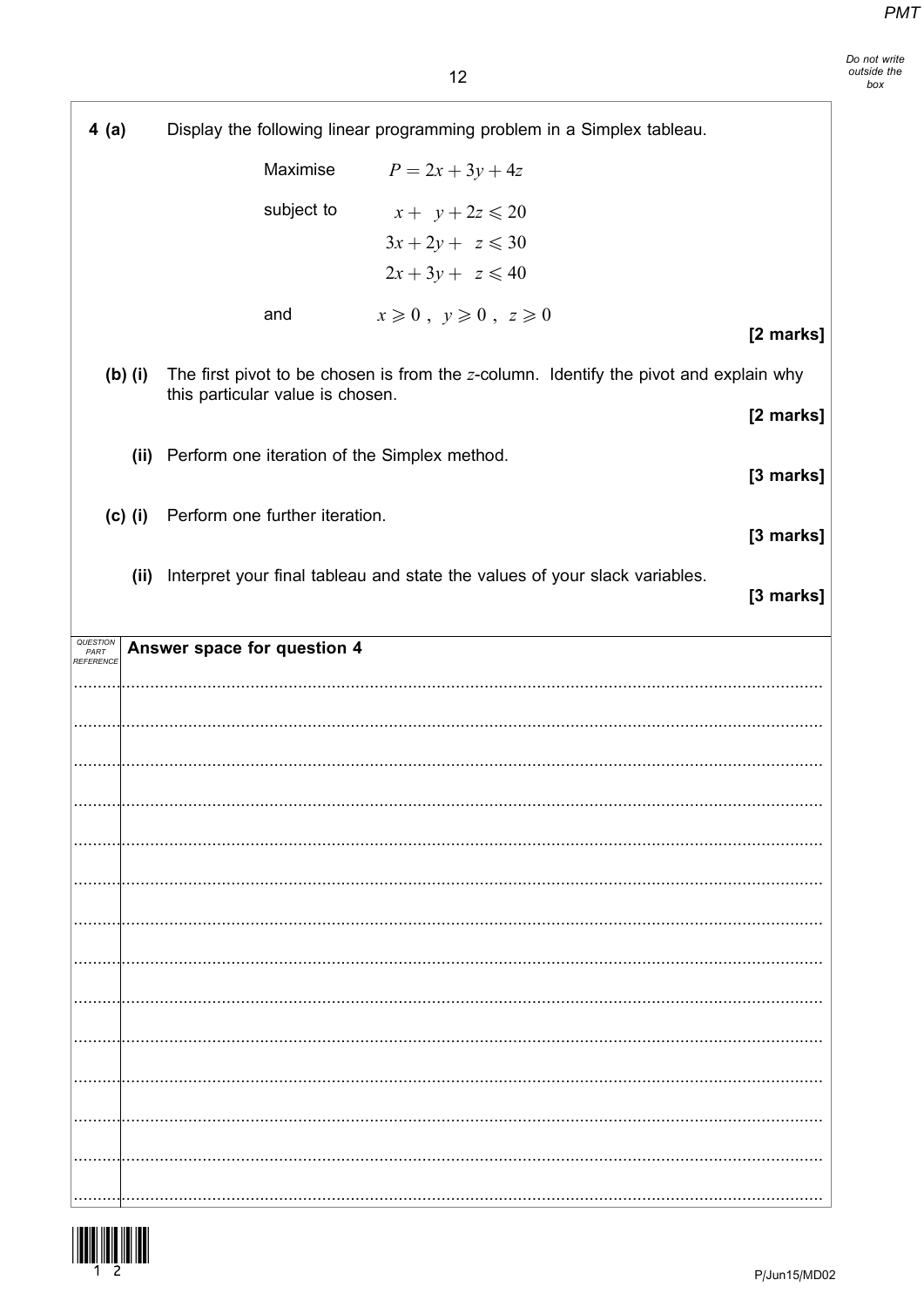| QUESTION<br>PART<br>REFERENCE | Answer space for question 4 |
|-------------------------------|-----------------------------|
|                               |                             |
|                               |                             |
|                               |                             |
|                               |                             |
|                               |                             |
|                               |                             |
|                               |                             |
|                               |                             |
|                               |                             |
|                               |                             |
|                               |                             |
|                               |                             |
|                               |                             |
|                               |                             |
|                               |                             |
|                               |                             |
|                               |                             |
|                               |                             |
|                               |                             |
|                               |                             |
|                               |                             |
|                               |                             |
|                               |                             |
|                               |                             |
|                               |                             |
|                               |                             |
|                               |                             |
| .                             |                             |

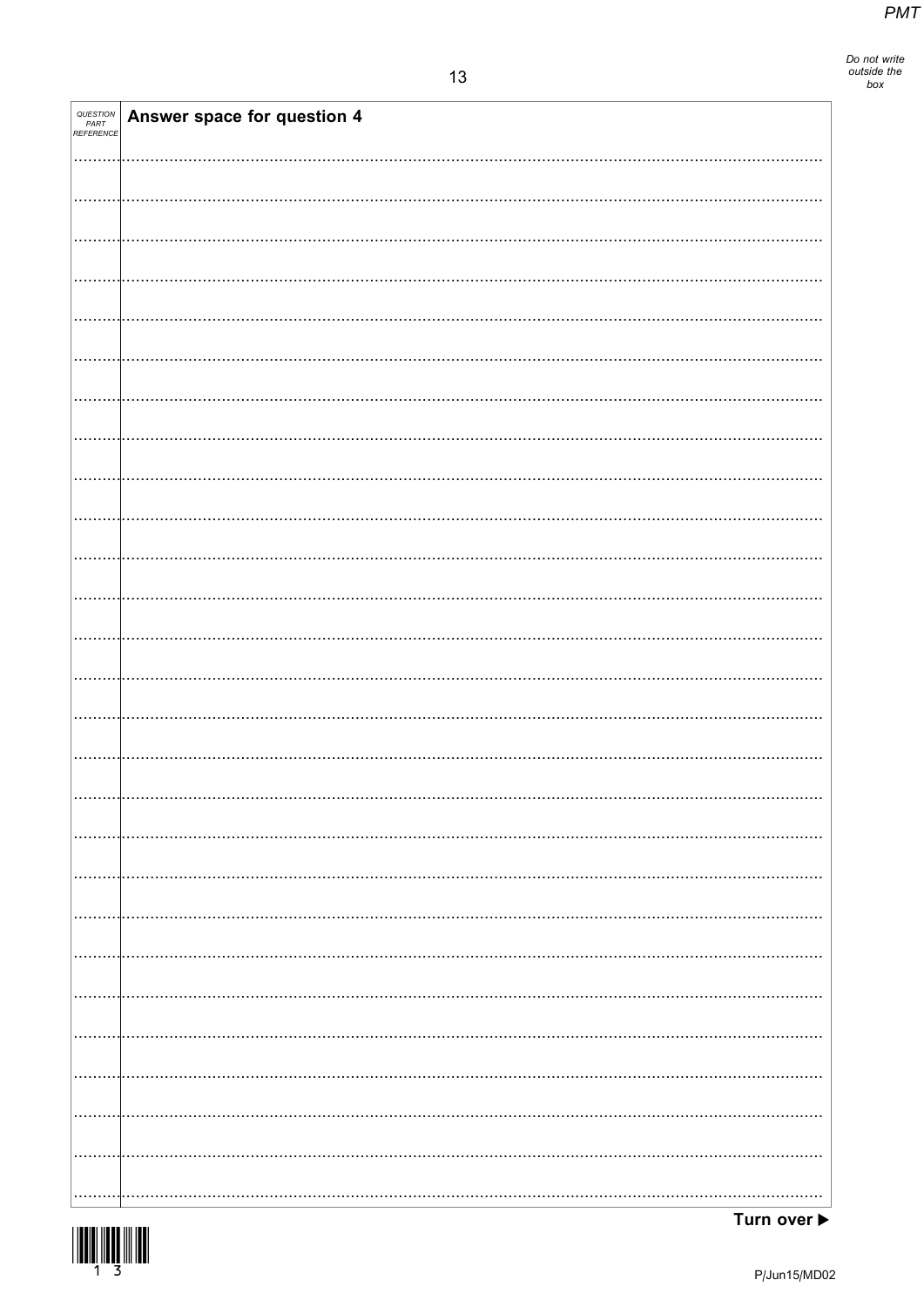#### Do not write outside the box

#### 14

5 Tom is going on a driving holiday and wishes to drive from  $A$  to  $K$ .

The network below shows a system of roads. The number on each edge represents the maximum altitude of the road, in hundreds of metres above sea level.

Tom wants to ensure that the maximum altitude of any road along the route from  $A$  to  $K$  is minimised.



(a) Working backwards from  $K$ , use dynamic programming to find the optimal route when driving from  $A$  to  $K$ .

You must complete the table opposite as your solution.

[9 marks]

(b) Tom finds that the road  $CF$  is blocked. Find Tom's new optimal route and the maximum altitude of any road on this route.

[2 marks]

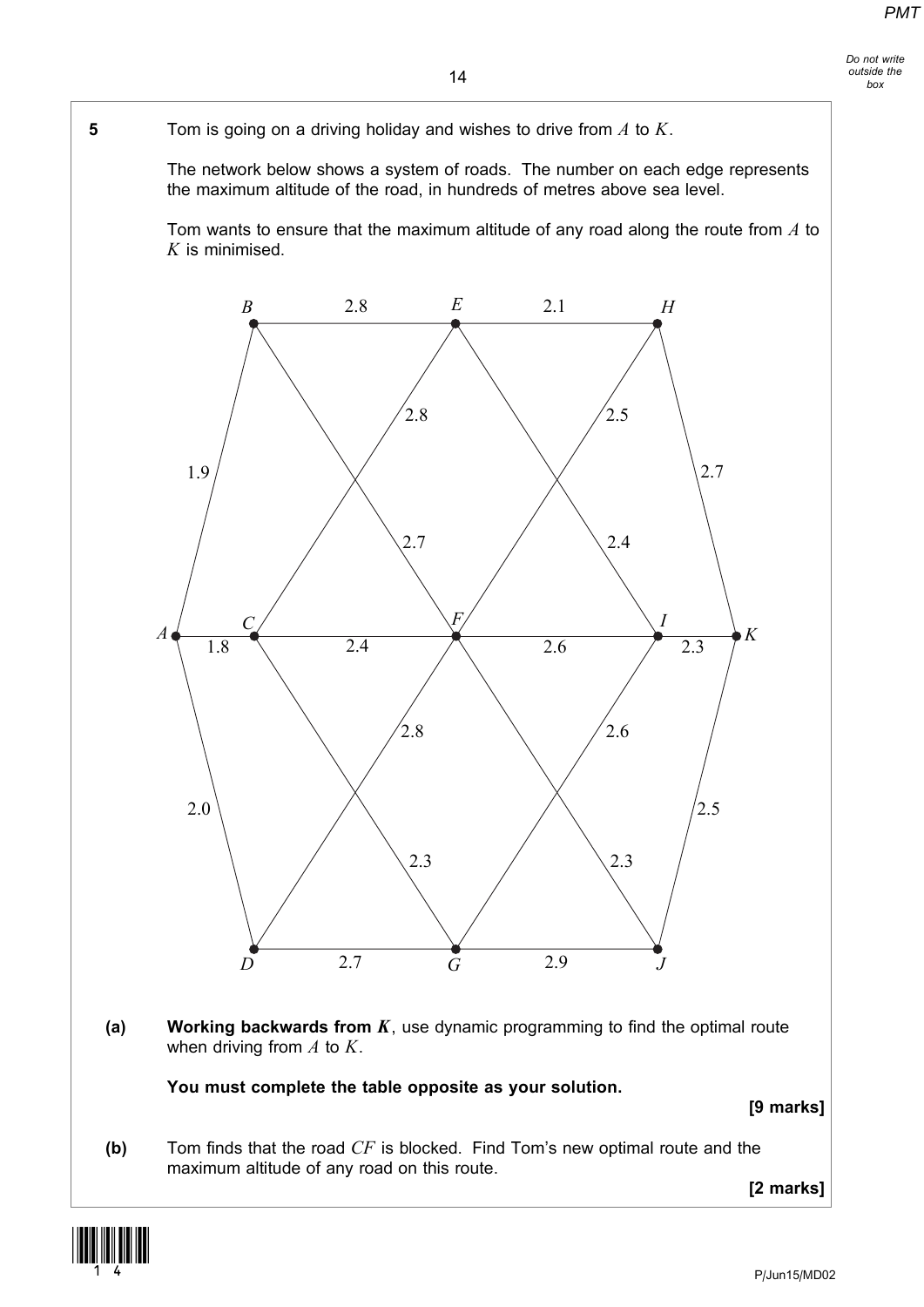Do not write outside the box

# Answer space for question 5

| <b>Stage</b> | <b>State</b>     | From     | <b>Value</b> |  |
|--------------|------------------|----------|--------------|--|
| $\mathbf{1}$ | $\cal H$         | $\cal K$ |              |  |
|              | $\boldsymbol{I}$ | $\cal K$ |              |  |
|              | $\,$             | $\cal K$ |              |  |
| $\sqrt{2}$   |                  |          |              |  |
|              |                  |          |              |  |
|              |                  |          |              |  |
|              |                  |          |              |  |
|              |                  |          |              |  |
|              |                  |          |              |  |
|              |                  |          |              |  |
|              |                  |          |              |  |
|              |                  |          |              |  |
|              |                  |          |              |  |
|              |                  |          |              |  |
|              |                  |          |              |  |
|              |                  |          |              |  |
|              |                  |          |              |  |
|              |                  |          |              |  |
|              |                  |          |              |  |
|              |                  |          |              |  |
|              |                  |          |              |  |
|              |                  |          |              |  |
|              |                  |          |              |  |
|              |                  |          |              |  |
|              |                  |          |              |  |
|              |                  |          |              |  |

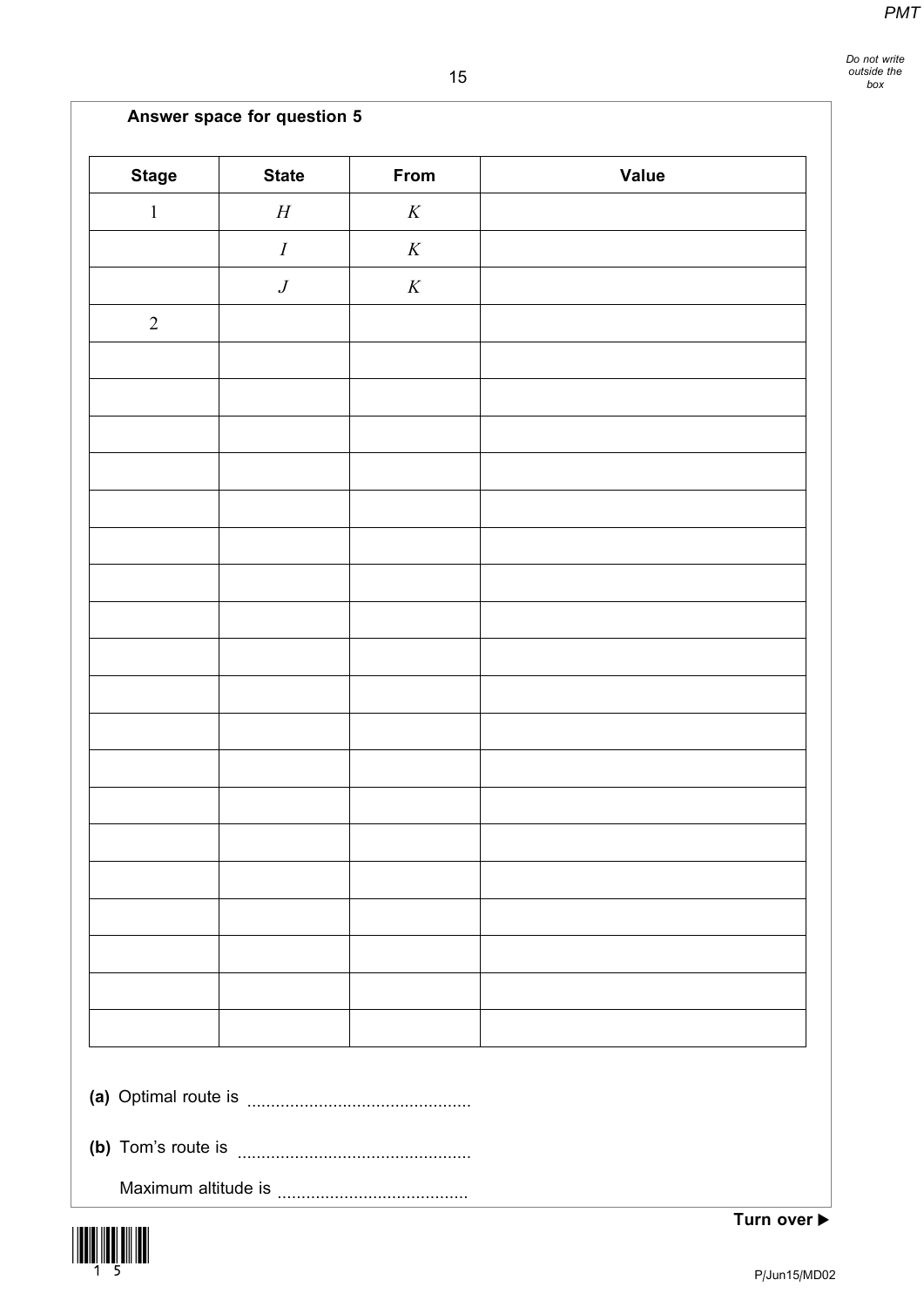Do not write<br>outside the<br>box

| QUESTION<br>PART<br>REFERENCE | Answer space for question 5 |
|-------------------------------|-----------------------------|
|                               |                             |
|                               |                             |
|                               |                             |
|                               |                             |
|                               |                             |
|                               |                             |
|                               |                             |
|                               |                             |
|                               |                             |
|                               |                             |
|                               |                             |
|                               |                             |
|                               |                             |
|                               |                             |
|                               |                             |
|                               |                             |
|                               |                             |
|                               |                             |
|                               |                             |
|                               |                             |
|                               |                             |
|                               |                             |
|                               |                             |
|                               |                             |
|                               |                             |
|                               |                             |

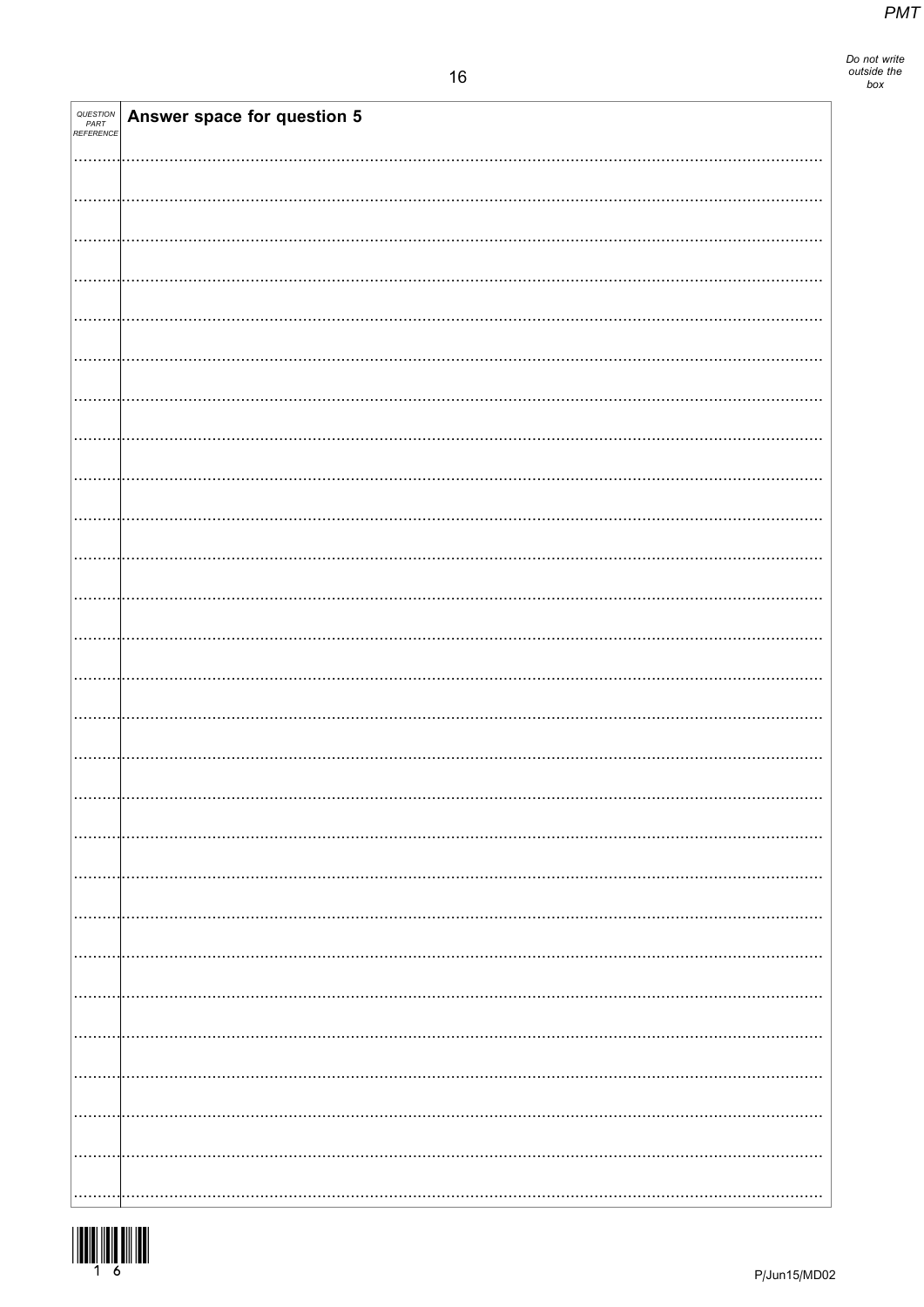| QUESTION<br>PART<br>REFERENCE | Answer space for question 5 |
|-------------------------------|-----------------------------|
|                               |                             |
|                               |                             |
|                               |                             |
|                               |                             |
|                               |                             |
|                               |                             |
|                               |                             |
|                               |                             |
|                               |                             |
|                               |                             |
|                               |                             |
|                               |                             |
|                               |                             |
|                               |                             |
|                               |                             |
|                               |                             |
|                               |                             |
|                               |                             |
|                               |                             |
|                               |                             |
|                               |                             |
|                               |                             |
|                               |                             |
|                               |                             |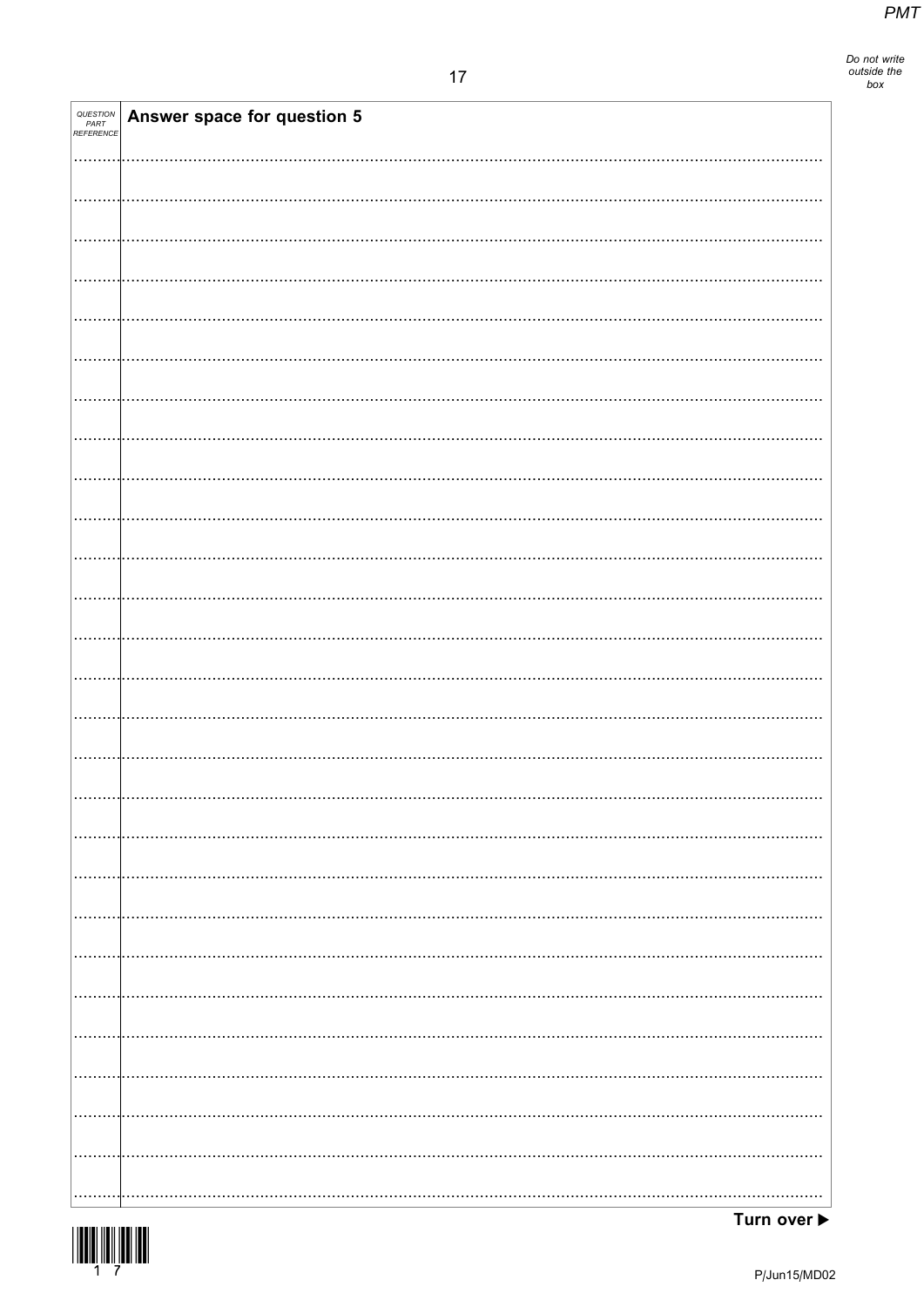#### Do not write outside the box



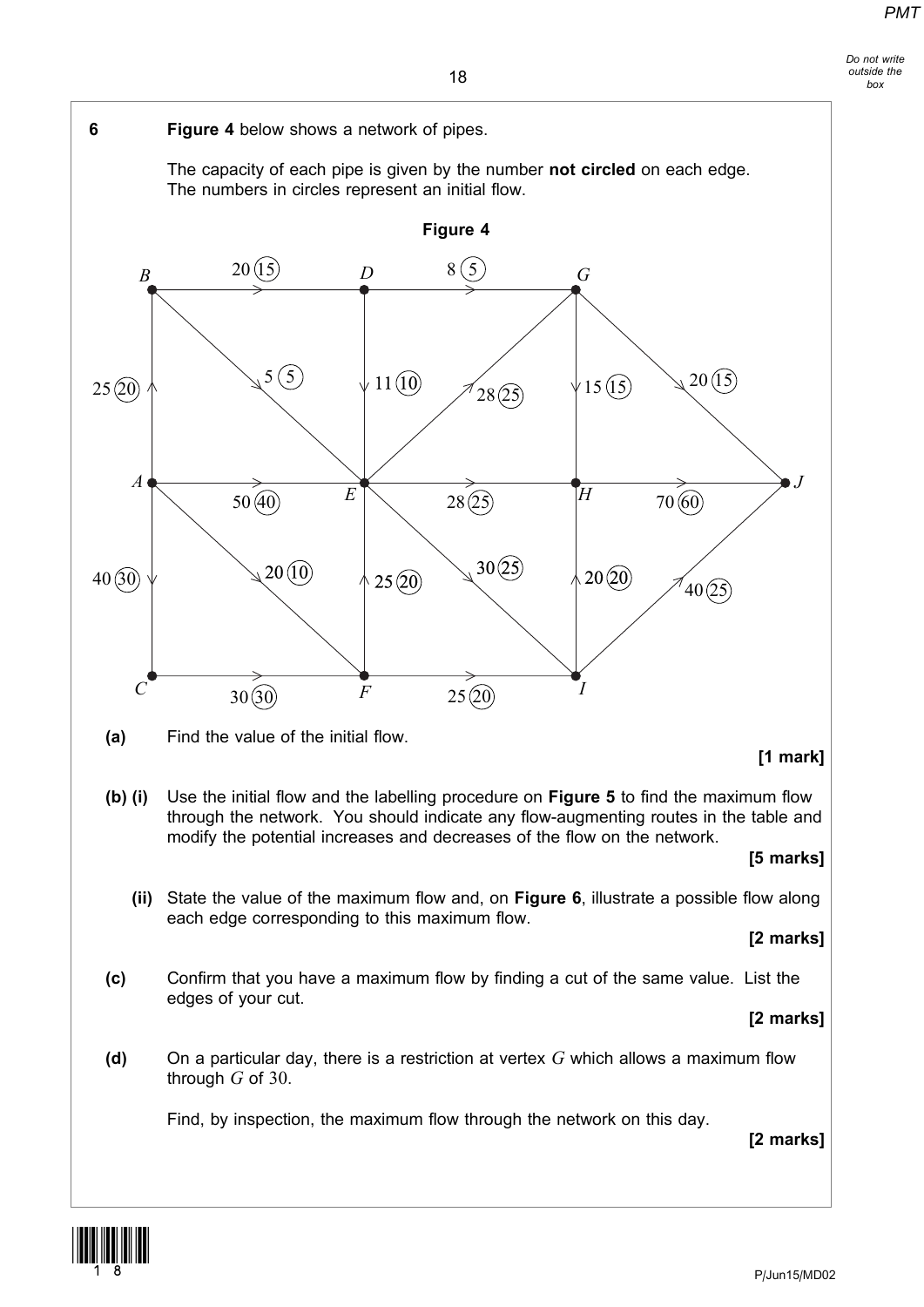



19

(19)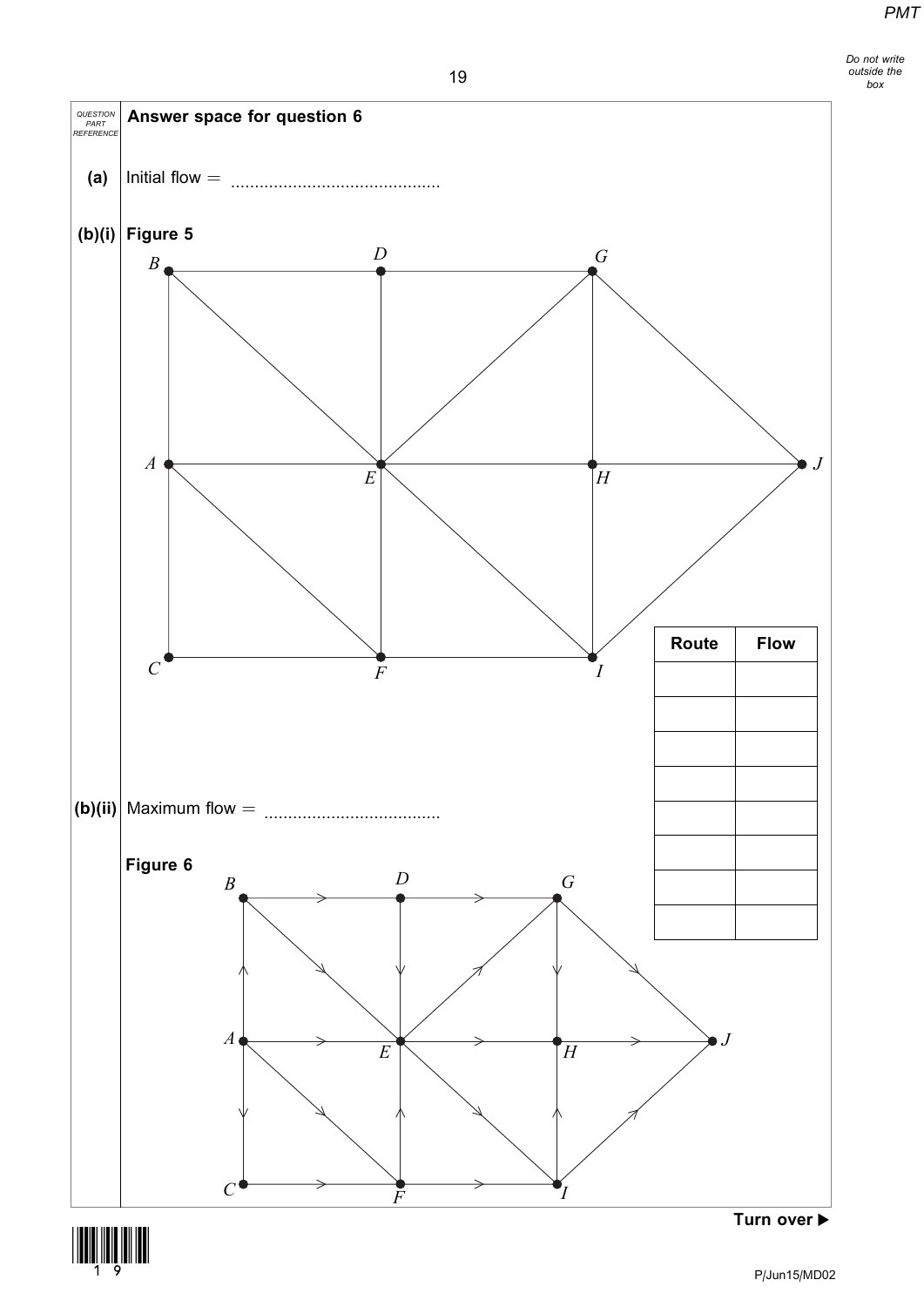Do not write<br>outside the<br>box

| QUESTION<br>PART<br>REFERENCE | Answer space for question 6 |
|-------------------------------|-----------------------------|
|                               |                             |
|                               |                             |
|                               |                             |
|                               |                             |
|                               |                             |
|                               |                             |
|                               |                             |
|                               |                             |
|                               |                             |
|                               |                             |
|                               |                             |
|                               |                             |
|                               |                             |
|                               |                             |
|                               |                             |
|                               |                             |
|                               |                             |
|                               |                             |
|                               |                             |
|                               |                             |
|                               |                             |
|                               |                             |
|                               |                             |
|                               |                             |
|                               |                             |
|                               |                             |
|                               |                             |
|                               |                             |
|                               |                             |
|                               |                             |
|                               |                             |
|                               |                             |
|                               |                             |
|                               |                             |
|                               |                             |
|                               |                             |
|                               |                             |
|                               |                             |
|                               |                             |
|                               |                             |
|                               |                             |
|                               |                             |
|                               |                             |
|                               |                             |

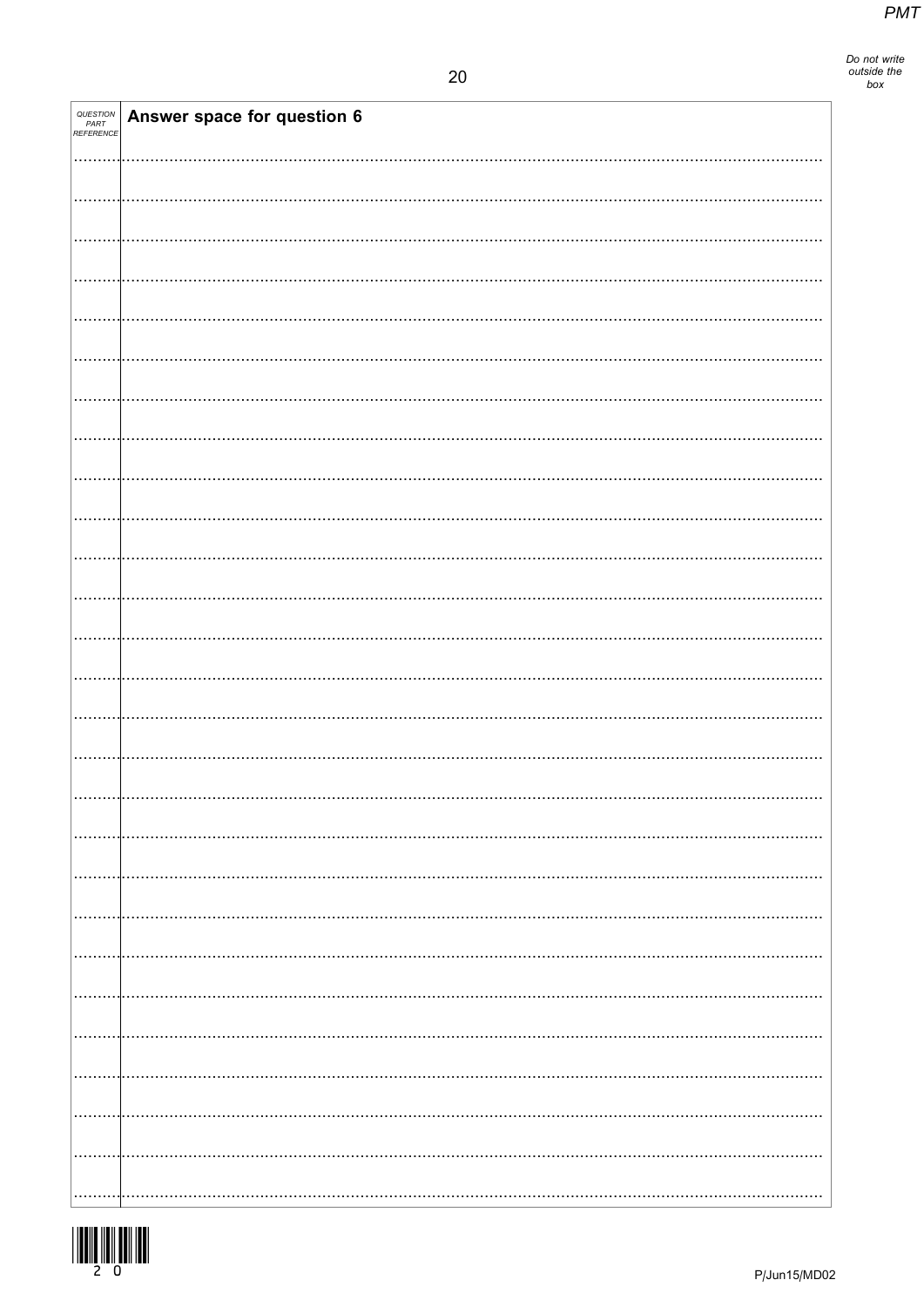| QUESTION<br>PART<br>REFERENCE | Answer space for question 6 |
|-------------------------------|-----------------------------|
|                               |                             |
|                               |                             |
|                               |                             |
|                               |                             |
|                               |                             |
|                               |                             |
|                               |                             |
|                               |                             |
|                               |                             |
|                               |                             |
|                               |                             |
|                               |                             |
|                               |                             |
|                               |                             |
|                               |                             |
|                               |                             |
|                               |                             |
|                               |                             |
|                               |                             |
|                               |                             |
|                               |                             |
|                               |                             |
|                               |                             |
|                               |                             |
|                               |                             |
|                               |                             |
|                               |                             |
|                               |                             |
|                               |                             |
|                               |                             |
|                               |                             |
|                               |                             |
|                               |                             |
|                               |                             |
|                               |                             |
|                               |                             |
|                               |                             |
|                               |                             |
|                               |                             |
|                               |                             |
|                               |                             |
|                               |                             |
|                               |                             |
|                               |                             |
|                               |                             |
|                               |                             |
|                               |                             |
|                               |                             |
|                               |                             |
|                               |                             |
|                               |                             |
|                               |                             |
|                               |                             |
|                               |                             |
|                               |                             |
|                               |                             |
|                               |                             |
|                               |                             |

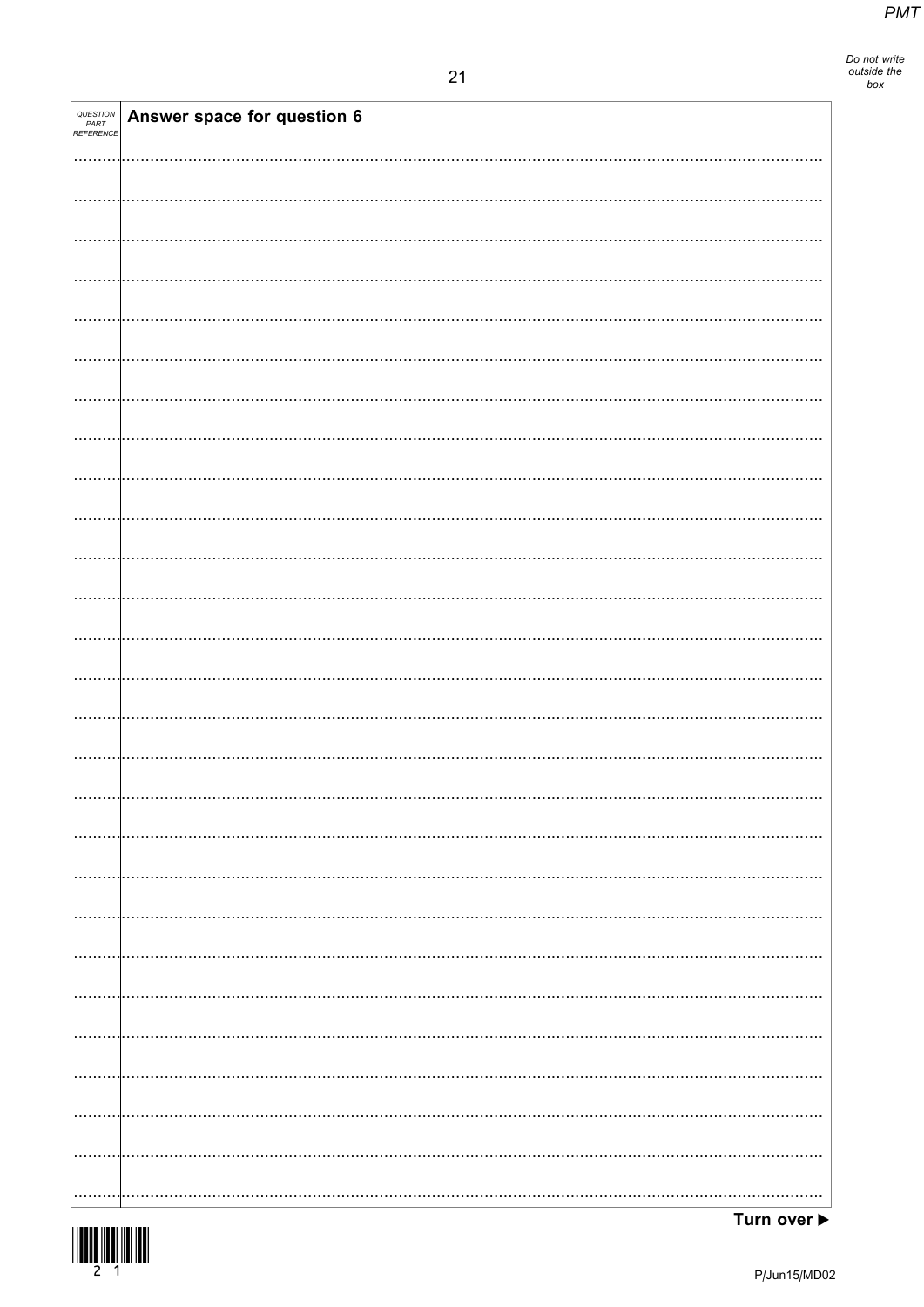$22$ 

| $\overline{7}$                | Arsene and Jose play a zero-sum game. The game is represented by the following<br>pay-off matrix for Arsene, where $x$ is a constant. |                                             |                 |             |                |           |
|-------------------------------|---------------------------------------------------------------------------------------------------------------------------------------|---------------------------------------------|-----------------|-------------|----------------|-----------|
|                               |                                                                                                                                       | The value of the game is 2.5.               |                 |             |                |           |
|                               |                                                                                                                                       |                                             |                 | Jose        |                |           |
|                               |                                                                                                                                       |                                             | <b>Strategy</b> | $\mathbf C$ | D              |           |
|                               |                                                                                                                                       | Arsene                                      | $\mathbf A$     | $x + 3$     | $\mathbf{1}$   |           |
|                               |                                                                                                                                       |                                             | B               | $x+1$       | $\mathfrak{Z}$ |           |
| (a)                           |                                                                                                                                       | Find the optimal mixed strategy for Arsene. |                 |             |                | [4 marks] |
| (b)                           |                                                                                                                                       | Find the value of $x$ .                     |                 |             |                | [2 marks] |
| QUESTION<br>PART<br>REFERENCE |                                                                                                                                       | Answer space for question 7                 |                 |             |                |           |
|                               |                                                                                                                                       |                                             |                 |             |                |           |
|                               |                                                                                                                                       |                                             |                 |             |                |           |
|                               |                                                                                                                                       |                                             |                 |             |                |           |
|                               |                                                                                                                                       |                                             |                 |             |                |           |
|                               |                                                                                                                                       |                                             |                 |             |                |           |
|                               |                                                                                                                                       |                                             |                 |             |                |           |
|                               |                                                                                                                                       |                                             |                 |             |                |           |
|                               |                                                                                                                                       |                                             |                 |             |                |           |
|                               |                                                                                                                                       |                                             |                 |             |                |           |
|                               |                                                                                                                                       |                                             |                 |             |                |           |
|                               |                                                                                                                                       |                                             |                 |             |                |           |
|                               |                                                                                                                                       |                                             |                 |             |                |           |
|                               |                                                                                                                                       |                                             |                 |             |                |           |
|                               |                                                                                                                                       |                                             |                 |             |                |           |
|                               |                                                                                                                                       |                                             |                 |             |                |           |
|                               |                                                                                                                                       |                                             |                 |             |                |           |
|                               |                                                                                                                                       |                                             |                 |             |                |           |
|                               |                                                                                                                                       |                                             |                 |             |                |           |

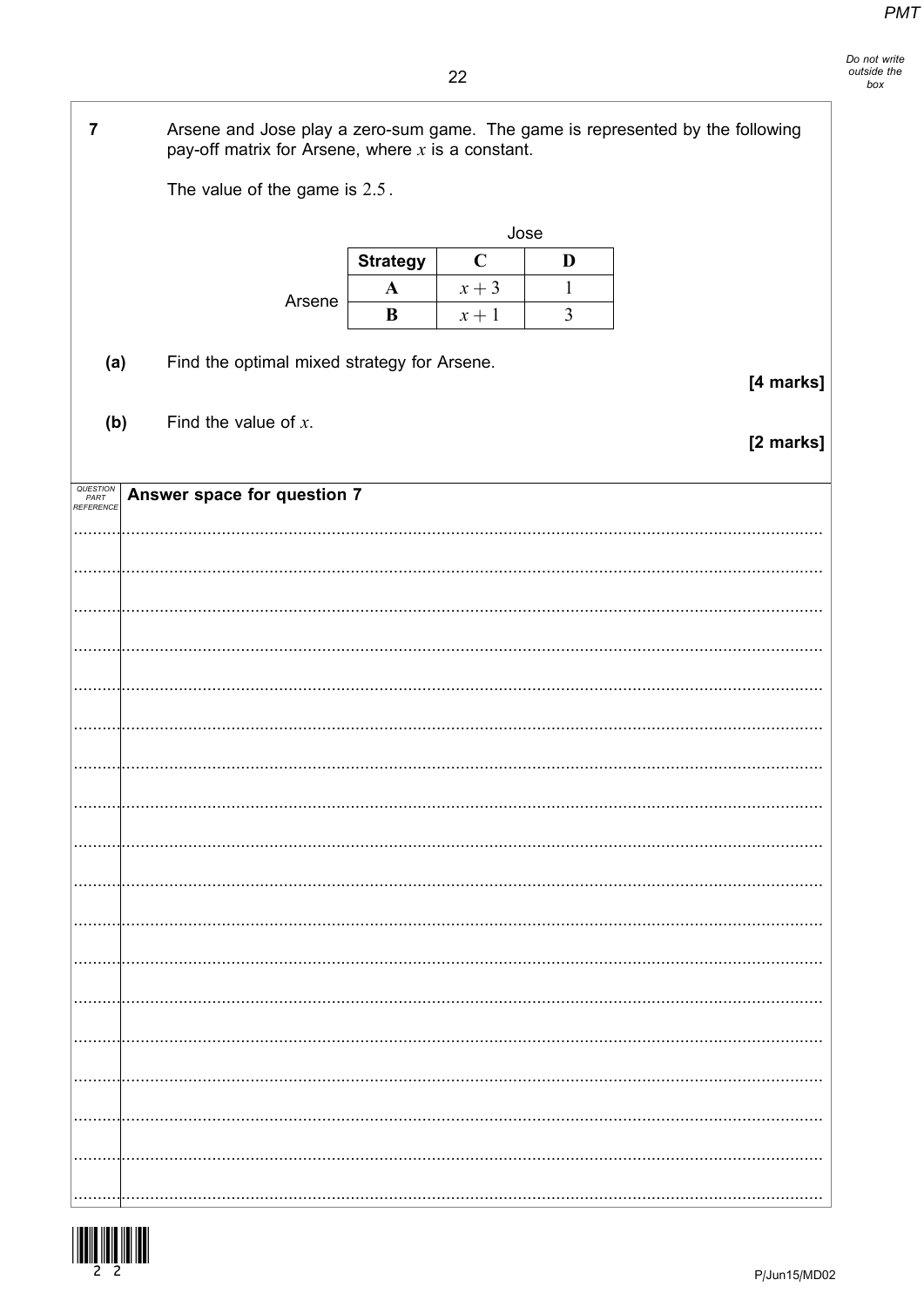| <b>QUESTION<br/>PART<br/>REFERENCE</b> | Answer space for question 7 |  |
|----------------------------------------|-----------------------------|--|
|                                        |                             |  |
|                                        |                             |  |
|                                        |                             |  |
|                                        |                             |  |
|                                        |                             |  |
|                                        |                             |  |
|                                        |                             |  |
|                                        |                             |  |
|                                        |                             |  |
|                                        |                             |  |
|                                        |                             |  |
|                                        |                             |  |
|                                        |                             |  |
|                                        |                             |  |
|                                        |                             |  |
|                                        |                             |  |
|                                        |                             |  |
|                                        |                             |  |
|                                        |                             |  |
|                                        |                             |  |
|                                        |                             |  |
|                                        |                             |  |
|                                        |                             |  |
|                                        |                             |  |